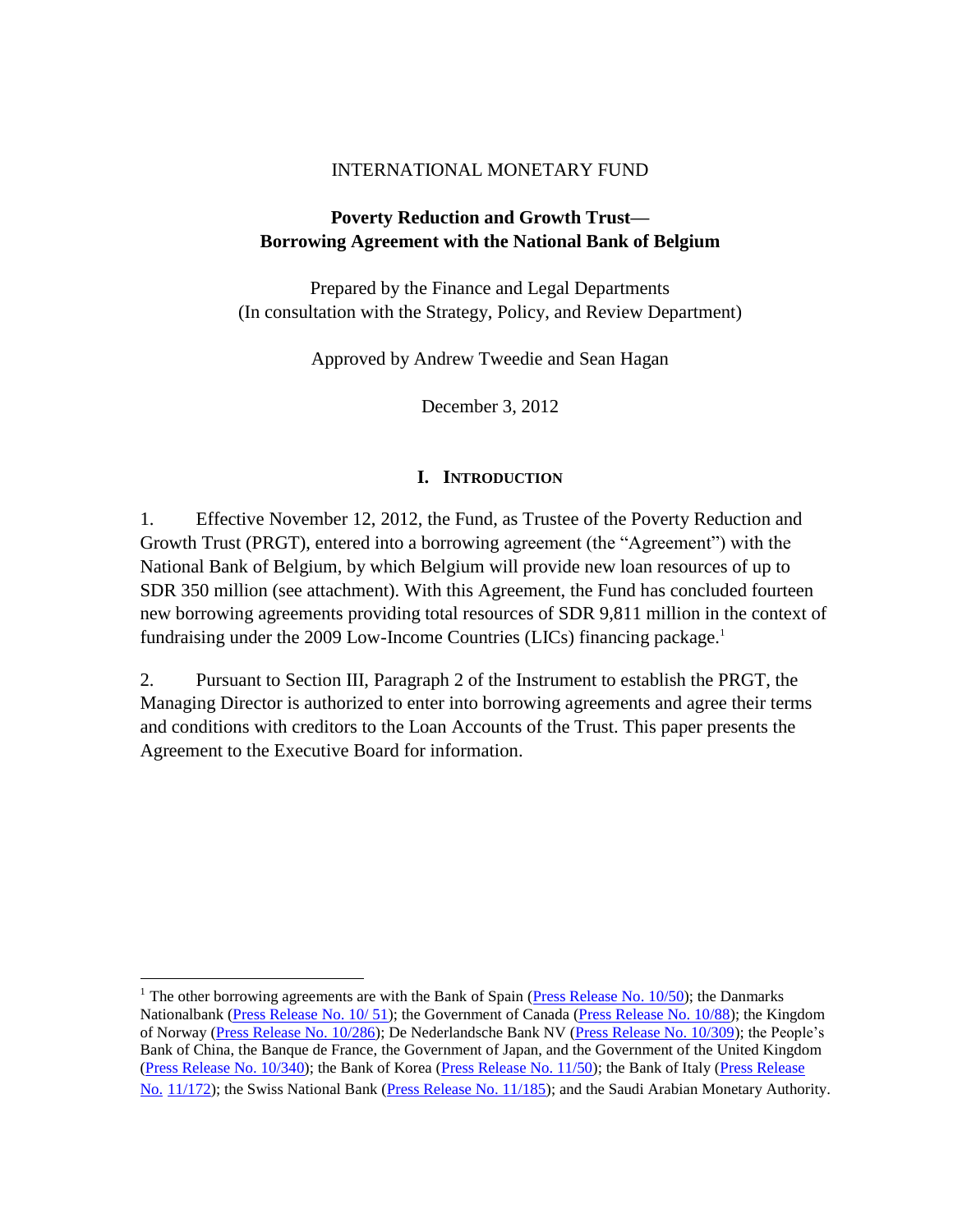3. This is the second borrowing agreement between Belgium and the Fund as Trustee of the PRGT. Under the loan agreement, the National Bank of Belgium provides loan resources in Euros. The National Bank of Belgium has elected not to participate in the optional encashment regime for lending to the PRGT loan accounts under the PRGT Instrument.

# **II. PRINCIPAL ELEMENTS OF THE BORROWING AGREEMENT**

4. **Amount of agreement.** The maximum amount of new loan resources available under the Agreement shall be the equivalent of up to SDR 350 million.

5. **Account designation.** The Agreement is for the benefit of the Extended Credit Facility (ECF) Loan Account of the PRGT to finance disbursements under that facility.

6. **Drawings on commitments.** Drawings can be made through December 31, 2018. The notification period of the intention to draw is at least five business days (Brussels) (Paragraph 2(a)).

7. **Denomination and media.** Loan commitments and operations are denominated in SDRs. Disbursements under the Agreement are to be received by the Trust in equivalent amounts of Euros to an account specified by the Trustee, unless otherwise agreed between the Trustee and the National Bank of Belgium (Paragraph 3(a)). Payments of principal and interest by the Trust are to be made in Euros, or in other media as may be agreed between the Trustee and the National Bank of Belgium (Paragraph 6(a)).

8. **Maturity.** Paragraph 4(a) of the Agreement provides for each drawing to be repaid in accordance with the repayment schedule for loan disbursements under the facility of the Trust for which it was drawn.

9. **Interest.** The Agreement provides for outstanding drawings to earn interest at the six-month SDR rate (Paragraph 5). Interest will be payable on a semi-annual basis promptly after June 30 and December 31 of each year (Paragraph 5(b)).

10. **Transfer of claims.** Provision is made in the Agreement for the voluntary transfer of claims on the Trust (Paragraph 7) and for temporary suspension of disbursements at any time prior to June 30, 2018, in the event of a liquidity need by the creditor (Paragraph 8).

### **III. CONCLUSION**

11. The new borrowing agreement with the National Bank of Belgium represents an important contribution to the PRGT. It increases the Trust's available loan resources to cover the medium-term demand for concessional lending under all PRGT facilities. Additional bilateral loan contributions, including from new lenders, are still needed to ensure the Trust remains in a position to meet LICs' needs for concessional financing from the Fund.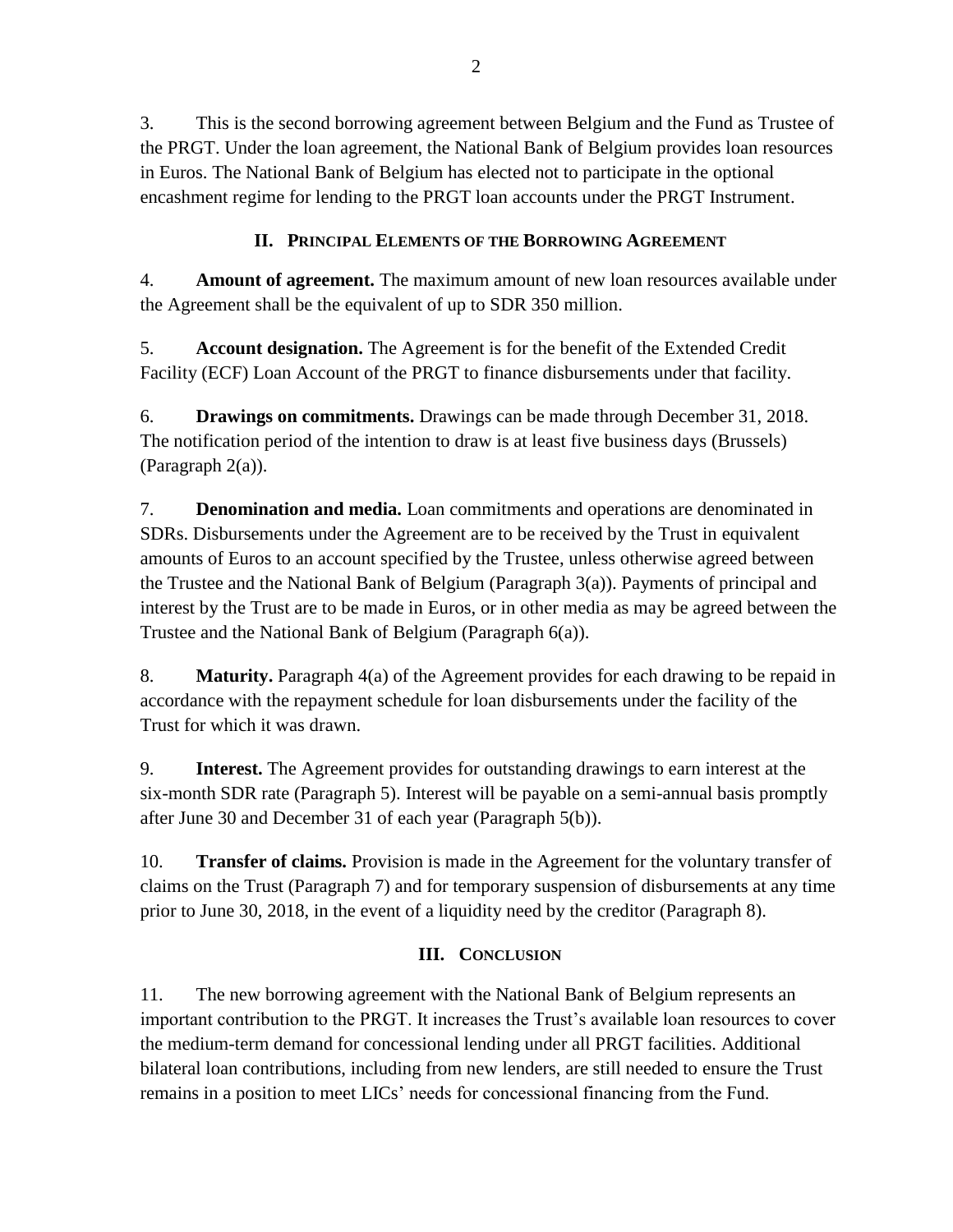# **Borrowing Agreement Between the National Bank of Belgium and the International Monetary Fund as Trustee of the Poverty Reduction and Growth Trust**

The National Bank of Belgium (the "Bank") agrees to lend to the International Monetary Fund (the "Fund") as Trustee (the "Trustee") of the Poverty Reduction and Growth Trust (the "Trust"), for the purposes of providing loan resources to the Extended Credit Facility Loan Account of the Trust. Such loan resources shall be provided in accordance with the terms of the Instrument establishing the Trust (the "PRGT Instrument") adopted by the Executive Board of the Fund by Decision No. 8759-(87/176) ESAF on December 18, 1987, as amended, and on the terms and conditions set out below. This agreement is based on Section III, paragraph 2 of the PRGT Instrument, which authorizes the Managing Director to enter into borrowing agreements with creditors to the Loan Accounts of the Trust.

1. The amount of the loan shall be the equivalent of up to SDR 350 million.

2. (a) The Trustee may make drawings under this agreement at any time during the period from the effective date of this agreement through December 31, 2018, upon giving the Bank at least five business days (Brussels) notice of its intention to draw, and shall provide payment instructions at least two business days (Brussels) prior to the value date of the transaction by SWIFT.

(b) If any installment of principal or interest is not fully paid to the Bank within a period of ten days after its due date, the Trustee shall not make further drawings under this agreement pending consultations with the Bank on the matter. However, the Trustee may resume drawings under this agreement once arrears to the Bank have been discharged.

3. (a) The amount of each drawing shall be denominated in SDRs. Unless otherwise agreed between the Trustee and the Bank, the amount shall be paid by the Bank on the value date specified in the Trustee's notice by transfer of the equivalent amount in Euros to an account specified by the Trustee.

(b) Upon request, the Trustee shall issue to the Bank a nonnegotiable certificate evidencing its claim on the Trust resulting from a drawing outstanding under this agreement.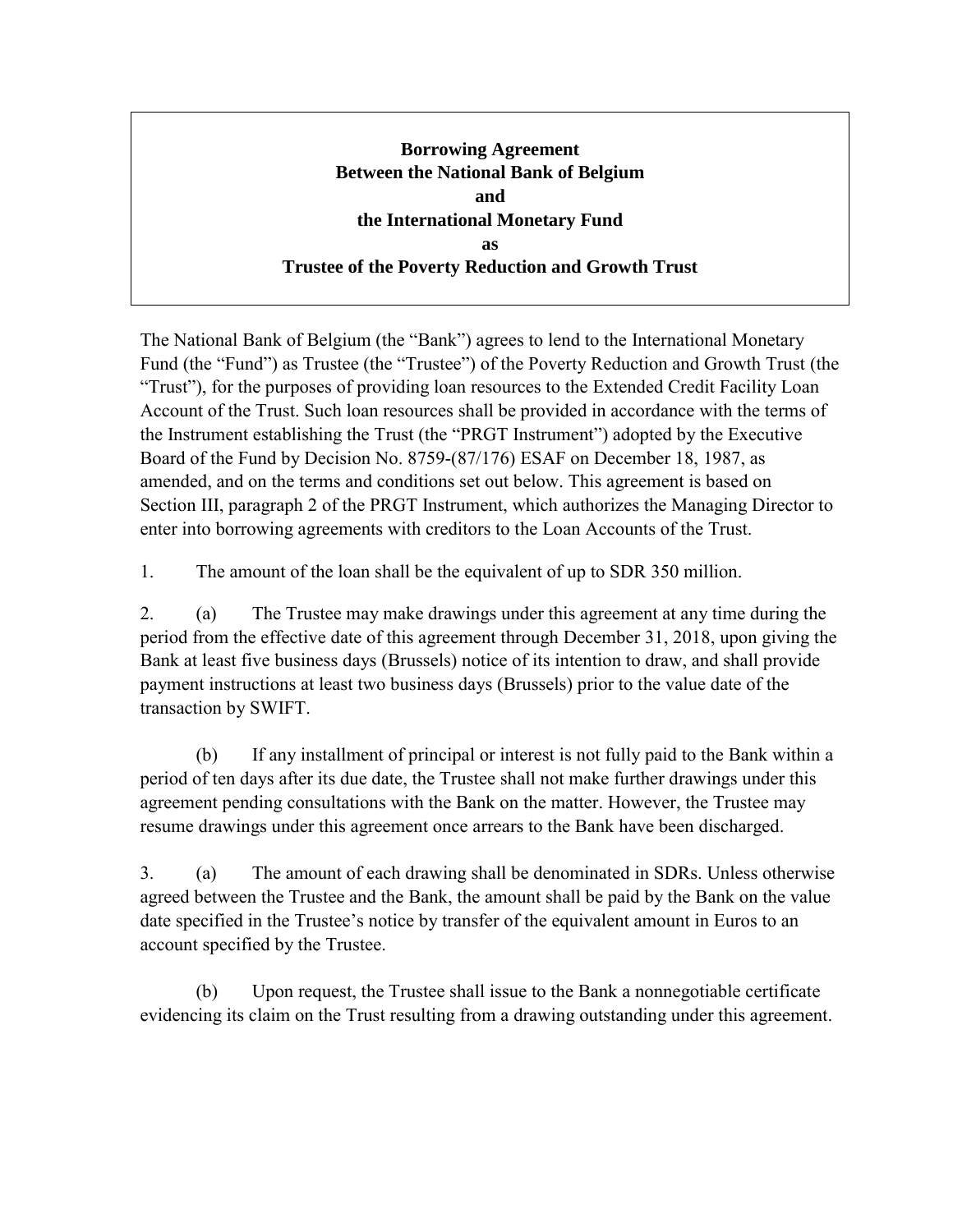4. (a) Each drawing shall be repaid in accordance with the repayment schedule for loan disbursements under the facility of the Trust for which it was drawn. At the time of each drawing, the Trustee will indicate in the notice requesting the drawing the specific repayment schedule for the amount drawn. Repayments by the Trust shall be made on the relevant maturity dates.

(b) By agreement between the Bank and the Trustee, any drawing or part thereof may be repaid by the Trustee at any time in advance of maturity.

(c) If the relevant maturity date is not a business day of the Fund, the repayment date shall be on the preceding business day.

5. (a) Interest on the amount outstanding in respect of each drawing shall be computed at an annual rate determined by the Trustee at the time each drawing is made and at intervals of six calendar months thereafter, from the product of:

(i) the interest rates on domestic instruments in each currency included in the SDR basket, as reported to the Trustee by each reporting agency, two LIBOR business days prior to the commencement of the interest rate period to which such computation applies provided that if this date is not a business date of the Fund, such date shall be the first preceding business day of the Fund that is also a LIBOR business day—as follows:

- the bond equivalent yield for six-month U.S. Treasury bills,
- the six-month euro interbank offered rate (Euribor),
- the bond equivalent yield on six-month Japanese treasury bills,
- the six-month interbank rate in the United Kingdom, and

(ii) the percentage weight of that currency in the valuation of the SDR on that business day, calculated by using the same amounts and exchange rates for currencies as are employed by the Fund for calculating the value of the SDR in terms of the U.S. dollar on that day. The applicable interest rate shall be the sum of the products so calculated, rounded to two decimal places.

(b) The amount of interest payable in respect of each drawing shall be calculated on an actual day basis and shall be paid on all outstanding drawings under this agreement promptly after June 30 and December 31 of each year.

6. (a) Payments of principal and interest shall be made in Euros or in other media as may be agreed between the Trustee and the Bank.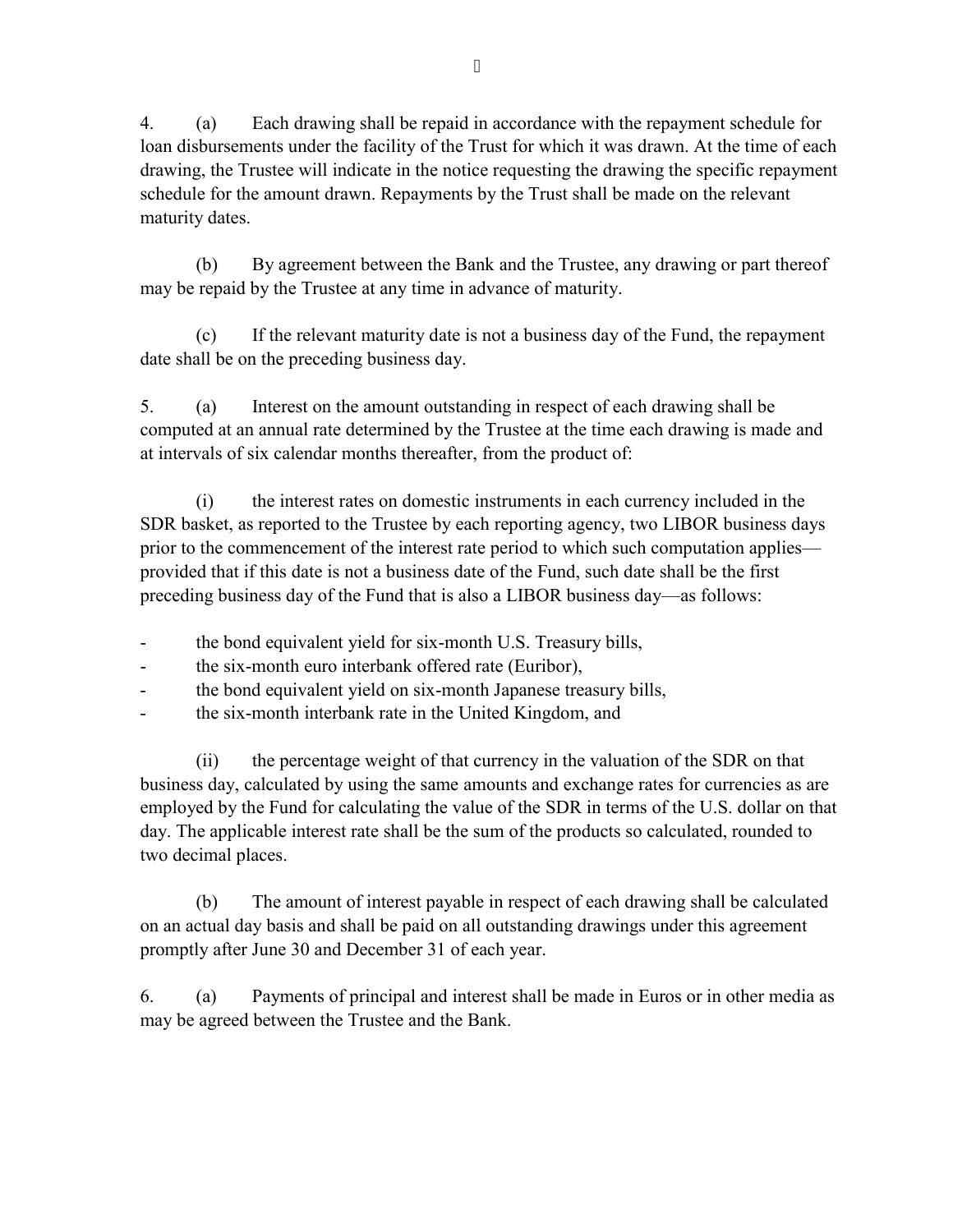(b) Payments in Euros shall be made to an account at the Bank specified by the Bank. Payments in U.S. dollars shall be made by crediting the amount due to the account of the Bank at the Federal Reserve Bank of New York in New York City. Payments in SDRs shall be made by crediting Belgium's holdings account in the Special Drawing Rights Department. Payments in other currencies shall be made to an account specified by the Bank.

7. (a) The Bank shall have the right to transfer at any time all or part of any claim to any member of the Fund, to the central bank or other fiscal agency designated by any member for purposes of Article V, Section 1, of the Fund's Articles of Agreement, or to any official entity that has been prescribed as a holder of SDRs pursuant to Article XVII, Section 3 of the Fund's Articles of Agreement.

(b) The transferee shall acquire all the rights of the Bank under this agreement with respect to repayment of and interest on the transferred claim.

8. At the request of the Bank, calls on its commitment to meet drawings may be suspended temporarily at any time prior to June 30, 2018, subject to the provisions of Section III, paragraph 4(c) and (d) of the PRGT Instrument.

9. Unless otherwise agreed between the Trustee and the Bank, all transfers, exchanges, and payments of principal and interest in currencies shall be made at the exchange rates for the relevant currencies in terms of the SDR established by the Fund pursuant to Article XIX, Section 7(a) of the Fund's Articles of Agreement and the rules and regulations of the Fund thereunder for the second business day of the Fund before the value date of the transfer, exchange or payment. If this exchange rate determination date is not a business day in Brussels, then such date shall be the last preceding business day of the Fund that is also a business day in Brussels.

10. If the Fund changes the method of valuing the SDR, all transfers, exchanges, and payments of principal and interest made two or more business days of the Fund after the effective date of the change shall be made on the basis of the new method of valuation. If there is a change in the currency composition of the SDR, the interest rate calculations and instruments under paragraph 5(a)(i) shall be modified by operation of this clause to (i) incorporate, for any new currency included in the SDR basket, the interest rate on a widely used six-month domestic instrument for such currency as determined by the Trustee after consultation with the Bank and (ii) delete, for any currency removed from the SDR basket, the reference to the relevant domestic instrument. This modification shall be effective as of the date the changes in the currency composition of the SDR become effective.